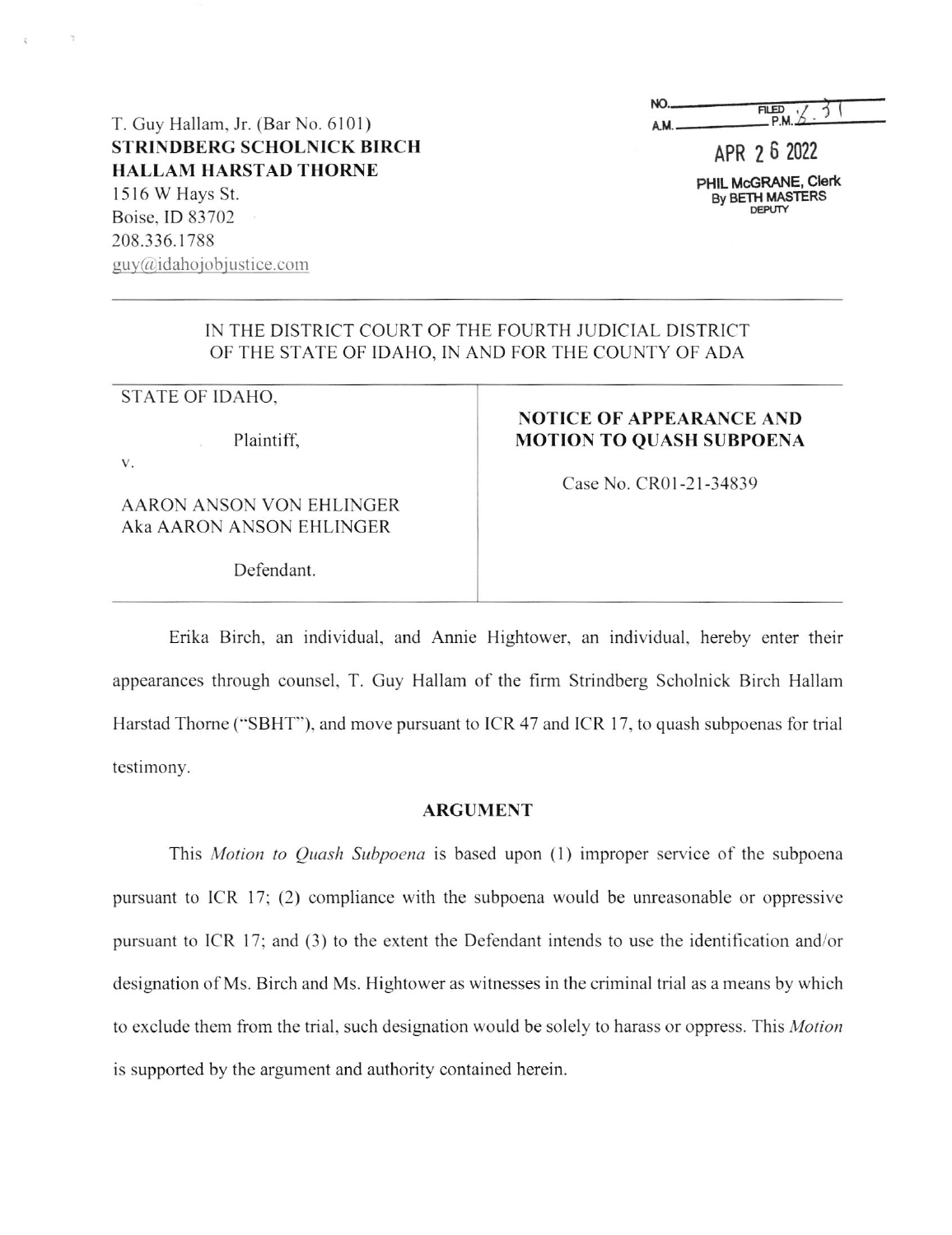#### 1. Standard Applicable to a Motion to Quash.

Under Idaho Criminal Rule l7, this Court has wide latitude to determine that the requested information sought by subpoena is "unreasonable or oppressive." *State v. Loera*, 167 Idaho 533, 538 (2020). As part of this discretionary analysis,<sup>1</sup> the Court may consider whether a party is undertaking a "fishing expedition" along with what the "relevance" or "materiality" of the testimony and/0r information might be in the instant matter. Loera, 167 Idaho at 538. With third parties involved, as is the case with the subpoenas to Ms. Birch and Ms. Hightower, the Court may consider "whatever information it deems necessary to determine whether a request is unreasonable or oppressive," including whether the subpoena "'fails to allow time for compliance, requires disclosure of privileged or other protected matter and no exception or waiver applies, or subjects a person to undue burden." *Id.* (citing I.R.C.P. 45).

#### 2. Defendant Must Meet a Threshold Burden to Show Relevance or Materiality.

It is not clear what basis Defendant has to call either Ms. Birch or Ms. Hightower as witnesses in his criminal trial. Thus, some threshold proffer by the Defendant related to relevancy or materiality of the proposed testimony should be undertaken, as neither Ms. Birch nor Ms. Hightower were present when the sexual assault occurred. Absent meeting this threshold, Defendant's subpoena to Ms. Birch and Ms. Hightower is clearly simple fishing expedition and should be quashed. Lorea, supra.

#### 3. The Subpoena Fails to Provide Sufficient Time for Compliance.

Despite apparently identifying Ms. Birch and Ms. Hightower as potential defense witnesses in pretrial disclosures, Defendant failed to serve either Ms. Birch or Ms. Hightower with

<sup>&</sup>lt;sup>1</sup> See State v. Joy, 155 Idaho 1, 12 (2013).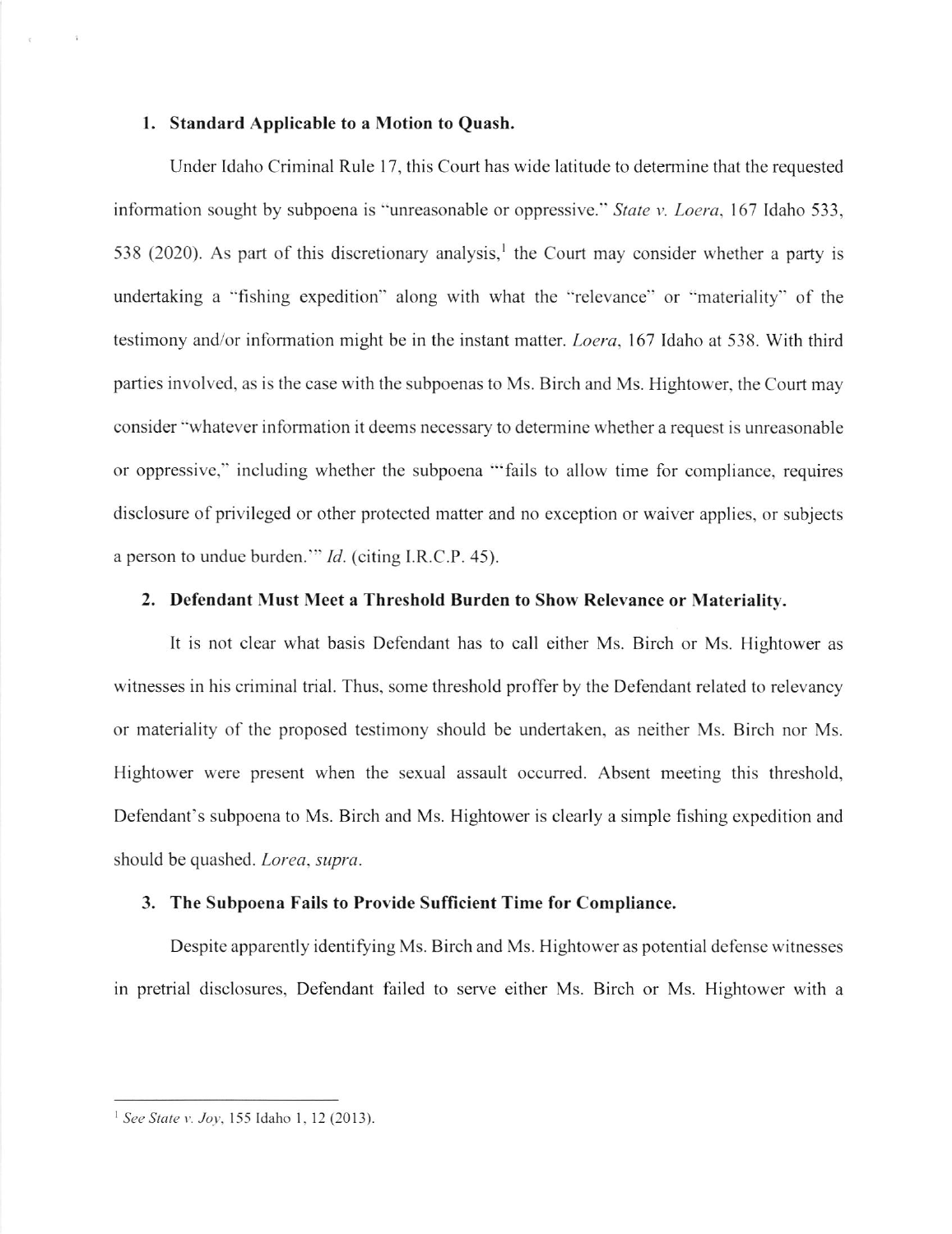subpoena for trial testimony until presumably<sup>2</sup> the first day of trial. Defendant's apparent reliance upon a requested continuance in trial is insufficient grounds to delay service and notice to Ms. Birch and Ms. Hightower. The service of the subpoenas on the first day of trial and/or during trial fails to allow either potential witness time for compliance.

## 4. Defendant Cannot Compel Testimony Protected by the Attorney-Client Privilege.

Assuming Defendant can meet some threshold of relevance for the proffered testimony, it is worth noting that both Ms. Birch and Ms. Hightower are attorneys for the victim. Both attorneys represented the victim during the Idaho Legislature's House Ethics Committee hearing regarding complaint against Defendant (then-House member) in April of 2021. Both Ms. Birch and Ms. Hightower have continued to provide representation to the victim since then. Thus, any communications between the victim and Ms. Birch or Ms. Hightower would be attomey-client privileged communications. In short, neither the victim, nor her attorneys, can be compelled to testify as to those communications. Idaho Rule of Evidence 502(b). See also Lorea, supra; Idaho Code  $\S 9-203(2)$  ("An attorney cannot, without the consent of [her] client, be examined as to any communication made by the client to [her], or [her] advice given thereon in the course of professional employment.").

Further, Ms. Hightower's services have been paid for by a federal funding source which requires compliance with certain confidentiality conditions contained within federal law. Specifically, a special condition contained in the federal funding required:

"The recipient [of the federal funds] agrees to comply with the provisions of 34 U.S.C.  $\S$  12291(b)(2), nondisclosure of confidential or private information, which includes creating and maintaining documentation of compliance, such as policies

Although neither Ms. Birch nor Ms. Hightower have yet to be officially served at the time ofthe drafiing ofthis Motion, they understand that subpoenas have been issued and service attempts have been made.